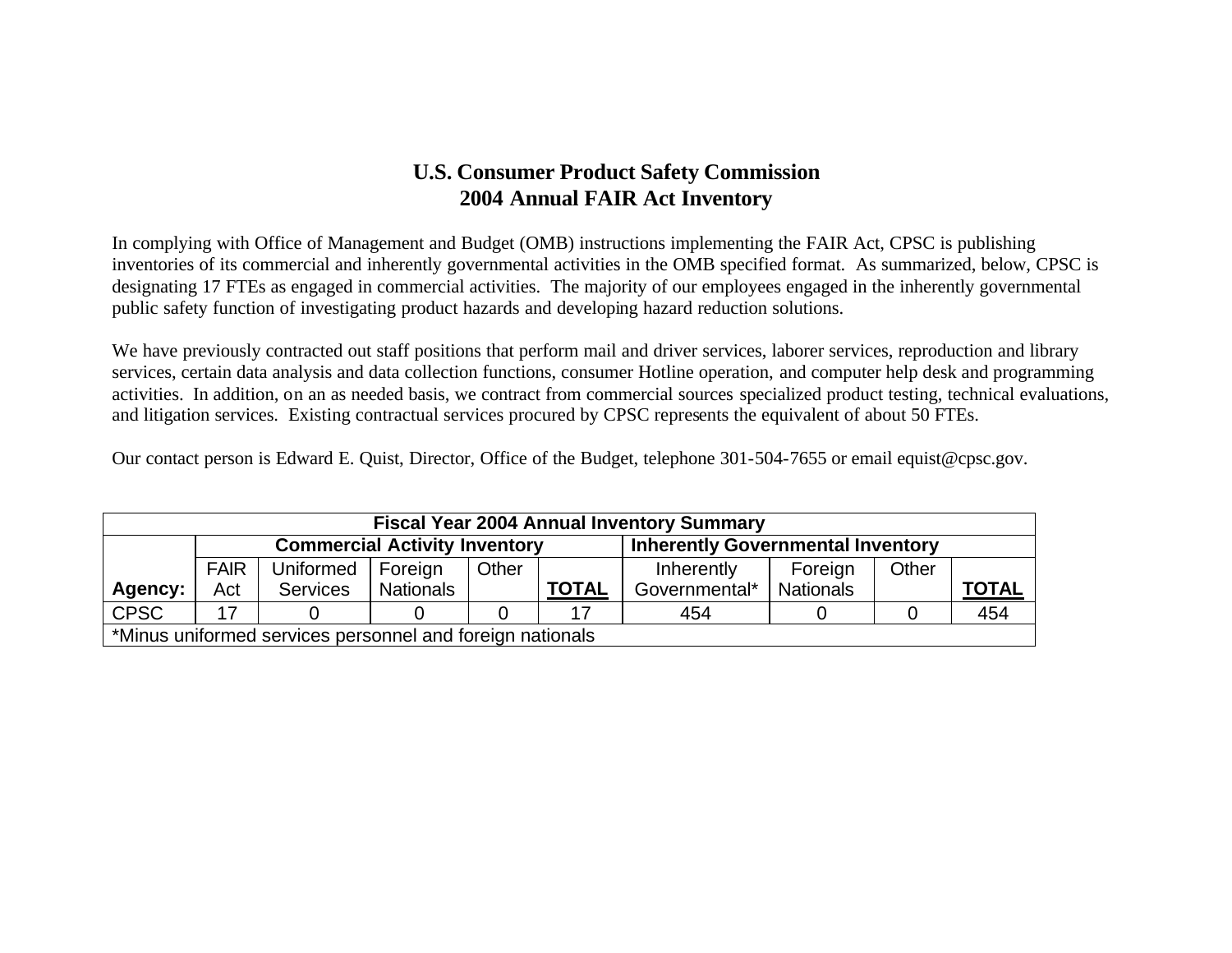## **U.S. CONSUMER PRODUCT SAFETY COMMISSION 2004 INVENTORY OF COMMERCIAL ACTIVITIES**

|                | <b>Org Unit</b> |                      | <b>Location</b> |                 | <b>Status</b> |             |                   |               |        |                   |
|----------------|-----------------|----------------------|-----------------|-----------------|---------------|-------------|-------------------|---------------|--------|-------------------|
| Seq            |                 |                      |                 |                 |               | Total       | <b>Activity</b>   |               | Reason | <b>First Year</b> |
| No.            |                 | Agy Bur Abbreviation | <b>State</b>    | City            | Country       | <b>FTEs</b> | <b>Fct Code *</b> | Status ** *** |        | On Inventory      |
|                | 343-00          | <b>EXADFS</b>        | <b>IMD</b>      | <b>BETHESDA</b> | US            |             | C300              | C             | в      | 1999              |
| $\overline{2}$ | 343-00          | EXRM                 | <b>MD</b>       | <b>BETHESDA</b> | US            |             | <b>B700</b>       | С             | в      | 1999              |
| 3 <sub>l</sub> | 343-00          | <b>EXIS</b>          | <b>MD</b>       | <b>BETHESDA</b> | US            | 3           | W310              | С             | в      | 1999              |
| 41             | 343-00          | <b>OSFOIA</b>        | <b>MD</b>       | <b>BETHESDA</b> | US            | 5           | Y830              | С             | B      | 1999              |
| 5 <sub>l</sub> | 343-00          | <b>OSCLEAR</b>       | <b>MD</b>       | <b>BETHESDA</b> | US            | 5           | Y810              |               | В      | 1999              |

**Contact Person: Edward E. Quist, Director, Office of the Budget; telephone 301-504-7655; email equist@cpsc.gov**

 **\*** Function codes are defined by the Office of Management and Budget at: www.whitehouse.gov/omb/procurement/fair/2004functioncodes.html

**\*\*** Commercial activity

\*\*\* The commercial activity performed is suitable for a streamlined competition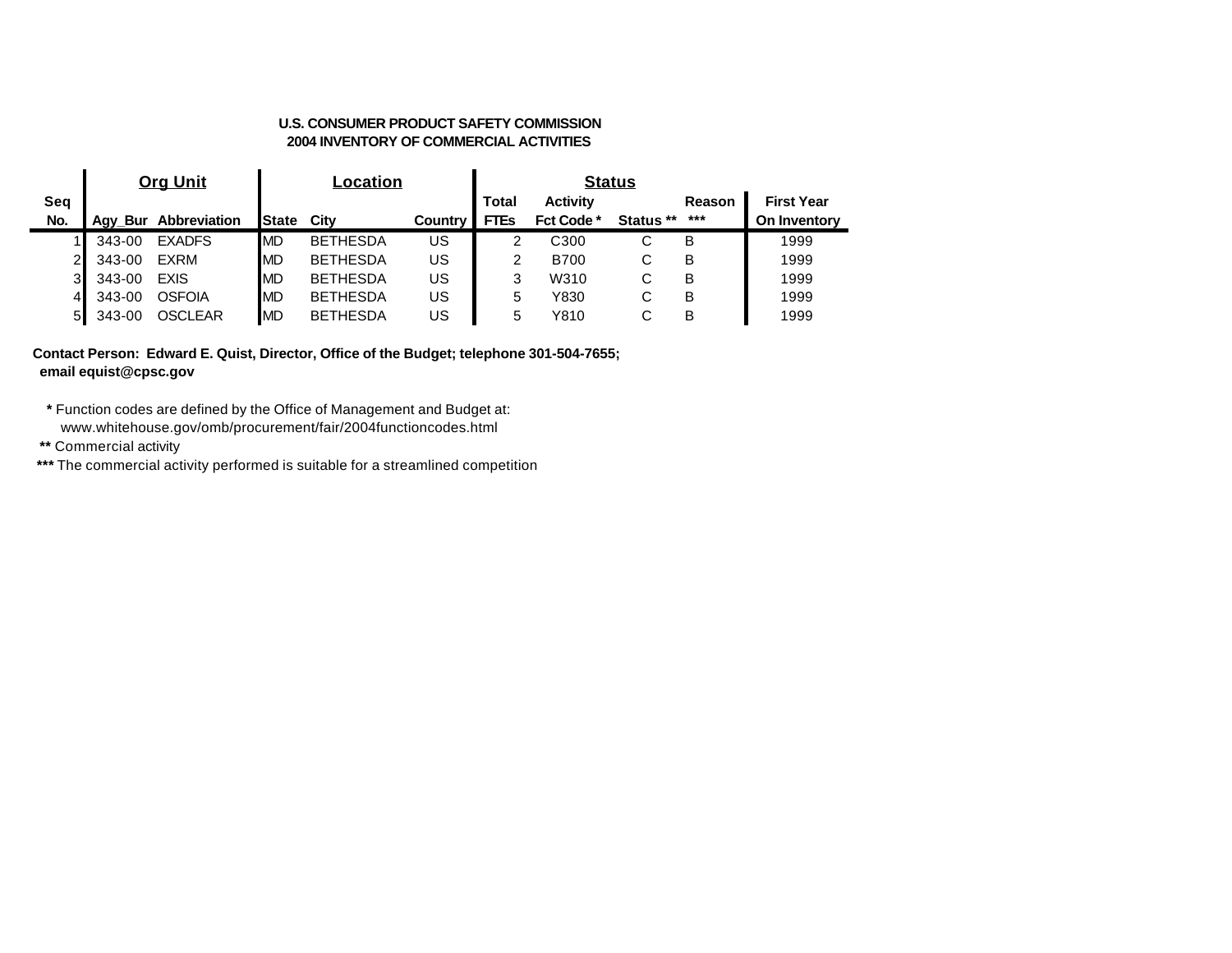## **U.S. CONSUMER PRODUCT SAFETY COMMISSION 2004 INVENTORY OF INHERENTLY GOVERNMENTAL ACTIVITIES**

|                         | <b>Org Unit</b> |                                   | Location  |                     |                | <b>Status</b>               |                                         |  |  |
|-------------------------|-----------------|-----------------------------------|-----------|---------------------|----------------|-----------------------------|-----------------------------------------|--|--|
| Seq<br>No.              |                 | <b>Agy_Bur Abbreviation State</b> |           | <b>City</b>         | <b>Country</b> | <b>Total</b><br><b>FTEs</b> | <b>Activity</b><br>Fct Code * Status ** |  |  |
| 1                       | 343-00          | <b>COMM</b>                       | <b>MD</b> | <b>BETHESDA</b>     | <b>US</b>      | 10                          | D <sub>100</sub>                        |  |  |
| $\overline{\mathbf{c}}$ | 343-00          | <b>COMM</b>                       | <b>MD</b> | <b>BETHESDA</b>     | <b>US</b>      | 3                           | D000                                    |  |  |
| 3                       | 343-00          | EE0                               | <b>MD</b> | <b>BETHESDA</b>     | <b>US</b>      | $\overline{2}$              | B501                                    |  |  |
| 4                       | 343-00          | <b>OCR</b>                        | <b>MD</b> | <b>BETHESDA</b>     | <b>US</b>      | 1                           | Y610                                    |  |  |
| $\overline{5}$          | 343-00          | <b>OCR</b>                        | <b>MD</b> | <b>BETHESDA</b>     | <b>US</b>      | 1                           | Y000                                    |  |  |
| $6 \overline{6}$        | 343-00          | <b>OGC</b>                        | <b>MD</b> | <b>BETHESDA</b>     | <b>US</b>      | 12                          | Y401                                    |  |  |
| 7                       | 343-00          | OGC                               | <b>MD</b> | <b>BETHESDA</b>     | US             | $\overline{2}$              | Y000                                    |  |  |
| 8                       | 343-00          | <b>OIC</b>                        | <b>MD</b> | <b>BETHESDA</b>     | <b>US</b>      | 3                           | 1100                                    |  |  |
| $\overline{9}$          | 343-00          | <b>OS</b>                         | <b>MD</b> | <b>BETHESDA</b>     | <b>US</b>      | 8                           | Y810                                    |  |  |
| 10                      | 343-00          | <b>OS</b>                         | <b>MD</b> | <b>BETHESDA</b>     | <b>US</b>      | 3                           | Y000                                    |  |  |
| 11                      | 343-00          | EX                                | <b>MD</b> | <b>BETHESDA</b>     | <b>US</b>      | 4                           | D100                                    |  |  |
| 12                      | 343-00          | EX                                | <b>MD</b> | <b>BETHESDA</b>     | <b>US</b>      | 1                           | D000                                    |  |  |
| 13                      | 343-00          | <b>EXAD</b>                       | <b>MD</b> | <b>BETHESDA</b>     | <b>US</b>      | 1                           | S100                                    |  |  |
| 14                      | 343-00          | <b>EXAD</b>                       | <b>MD</b> | <b>BETHESDA</b>     | <b>US</b>      | 1                           | S840                                    |  |  |
| 15                      | 343-00          | <b>EXAD</b>                       | <b>MD</b> | <b>BETHESDA</b>     | <b>US</b>      | 1                           | S000                                    |  |  |
| 16                      | 343-00          | <b>EXADAS</b>                     | <b>MD</b> | <b>BETHESDA</b>     | <b>US</b>      | 1                           | S100                                    |  |  |
| 17                      | 343-00          | <b>EXADAS</b>                     | <b>MD</b> | <b>BETHESDA</b>     | <b>US</b>      | $\overline{2}$              | S200                                    |  |  |
| 18                      | 343-00          | <b>EXADAS</b>                     | <b>MD</b> | <b>BETHESDA</b>     | <b>US</b>      | 1                           | S742                                    |  |  |
| 19                      | 343-00          | <b>EXADAS</b>                     | <b>MD</b> | <b>BETHESDA</b>     | <b>US</b>      | $\overline{c}$              | S999                                    |  |  |
| 20                      | 343-00          | <b>EXADAS</b>                     | <b>MD</b> | <b>BETHESDA</b>     | <b>US</b>      | 1                           | S000                                    |  |  |
| 21                      | 343-00          | <b>EXADAS</b>                     | <b>MD</b> | <b>GAITHERSBURG</b> | <b>US</b>      | $\overline{2}$              | S540                                    |  |  |
| 22                      | 343-00          | <b>EXADFS</b>                     | <b>MD</b> | <b>BETHESDA</b>     | <b>US</b>      | $\overline{c}$              | C403                                    |  |  |
| 23                      | 343-00          | <b>EXADFS</b>                     | <b>MD</b> | <b>BETHESDA</b>     | <b>US</b>      | 1                           | C316                                    |  |  |
| 24                      | 343-00          | <b>EXADFS</b>                     | <b>MD</b> | <b>BETHESDA</b>     | <b>US</b>      | 4                           | C700                                    |  |  |
| 25                      | 343-00          | <b>EXADPS</b>                     | <b>MD</b> | <b>BETHESDA</b>     | <b>US</b>      | 1                           | F310                                    |  |  |
| 26                      | 343-00          | <b>EXADPS</b>                     | <b>MD</b> | <b>BETHESDA</b>     | <b>US</b>      | $\,6$                       | F200                                    |  |  |
| 27                      | 343-00          | <b>EXC</b>                        | <b>MD</b> | <b>BETHESDA</b>     | <b>US</b>      | 27                          | 1999                                    |  |  |
| 28                      | 343-00          | <b>EXC</b>                        | <b>MD</b> | <b>BETHESDA</b>     | <b>US</b>      | $\overline{\mathbf{4}}$     | 1000                                    |  |  |
| 29                      | 343-00          | <b>EXC</b>                        | <b>MD</b> | <b>BETHESDA</b>     | <b>US</b>      | 16                          | Y401                                    |  |  |
| 30                      | 343-00          | <b>EXHR</b>                       | <b>MD</b> | <b>BETHESDA</b>     | <b>US</b>      | 4                           | D100                                    |  |  |
| 31                      | 343-00          | <b>EXHR</b>                       | <b>MD</b> | <b>BETHESDA</b>     | <b>US</b>      | 3                           | D000                                    |  |  |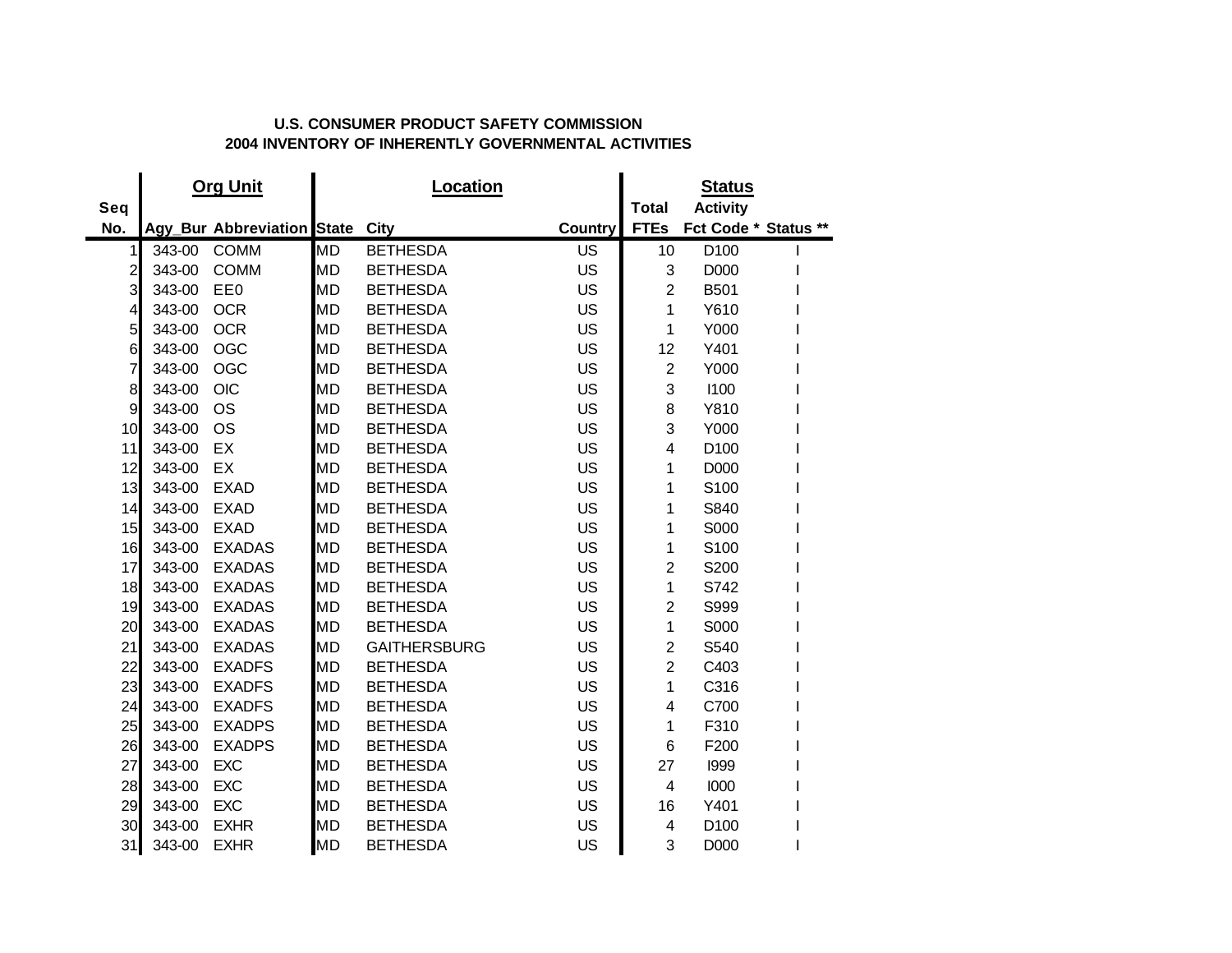| 32 | 343-00 | <b>EXHRC</b>  | <b>MD</b> | <b>BETHESDA</b>      | <b>US</b> | 10                      | D <sub>100</sub> |   |
|----|--------|---------------|-----------|----------------------|-----------|-------------------------|------------------|---|
| 33 | 343-00 | <b>EXHRC</b>  | <b>MD</b> | <b>BETHESDA</b>      | <b>US</b> | $\mathbf{1}$            | D000             |   |
| 34 | 343-00 | <b>EXHREP</b> | <b>MD</b> | <b>BETHESDA</b>      | <b>US</b> | 28                      | D100             |   |
| 35 | 343-00 | <b>EXHREP</b> | <b>MD</b> | <b>BETHESDA</b>      | <b>US</b> | 14                      | D <sub>101</sub> |   |
| 36 | 343-00 | <b>EXHREP</b> | <b>MD</b> | <b>BETHESDA</b>      | <b>US</b> | $\overline{2}$          | D000             | ı |
| 37 | 343-00 | <b>EXHRES</b> | <b>MD</b> | <b>BETHESDA</b>      | US        | 36                      | D <sub>100</sub> | ı |
| 38 | 343-00 | <b>EXHRES</b> | <b>MD</b> | <b>BETHESDA</b>      | US        | $\mathbf{1}$            | D000             | ı |
| 39 | 343-00 | <b>EXHRHS</b> | <b>MD</b> | <b>BETHESDA</b>      | <b>US</b> | 18                      | D <sub>100</sub> | I |
| 40 | 343-00 | <b>EXHRHS</b> | <b>MD</b> | <b>BETHESDA</b>      | <b>US</b> | $\mathbf{1}$            | D000             |   |
| 41 | 343-00 | <b>EXHRLS</b> | <b>MD</b> | <b>GAITHERSBURG</b>  | <b>US</b> | 32                      | R600             |   |
| 42 | 343-00 | <b>EXHRLS</b> | <b>MD</b> | <b>GAITHERSBURG</b>  | <b>US</b> | 3                       | R000             |   |
| 43 | 343-00 | <b>EXIS</b>   | <b>MD</b> | <b>BETHESDA</b>      | <b>US</b> | $\overline{2}$          | W100             |   |
| 44 | 343-00 | <b>EXIS</b>   | <b>MD</b> | <b>BETHESDA</b>      | <b>US</b> | 17                      | W310             |   |
| 45 | 343-00 | <b>EXIS</b>   | <b>MD</b> | <b>BETHESDA</b>      | <b>US</b> | 1                       | W410             |   |
| 46 | 343-00 | <b>EXIS</b>   | MD        | <b>BETHESDA</b>      | US        | 1                       | W000             |   |
| 47 | 343-00 | <b>EXOB</b>   | <b>MD</b> | <b>BETHESDA</b>      | <b>US</b> | $\overline{\mathbf{4}}$ | W510             |   |
| 48 | 343-00 | <b>EXPA</b>   | <b>MD</b> | <b>BETHESDA</b>      | US        | $\mathbf{2}$            | Y501             |   |
| 49 | 343-00 | <b>EXPA</b>   | <b>MD</b> | <b>BETHESDA</b>      | <b>US</b> | 9                       | Y515             |   |
| 50 | 343-00 | <b>EXPA</b>   | <b>MD</b> | <b>BETHESDA</b>      | <b>US</b> | $\overline{2}$          | Y000             |   |
| 51 | 343-00 | <b>EXPE</b>   | <b>MD</b> | <b>BETHESDA</b>      | <b>US</b> | 6                       | T821             |   |
| 52 | 343-00 | <b>EXRM</b>   | <b>MD</b> | <b>BETHESDA</b>      | <b>US</b> | $\overline{2}$          | B701             |   |
| 53 | 343-00 | <b>EXRM</b>   | <b>MD</b> | <b>BETHESDA</b>      | <b>US</b> | 4                       | <b>B700</b>      |   |
| 54 | 343-00 | <b>FO</b>     | <b>MD</b> | <b>BETHESDA</b>      | <b>US</b> | 3                       | 1999             |   |
| 55 | 343-00 | <b>FO</b>     | <b>MD</b> | <b>BETHESDA</b>      | <b>US</b> | $\overline{2}$          | 1000             |   |
| 56 | 343-00 | <b>FO</b>     | CA        | <b>SAN FRANCISCO</b> | <b>US</b> | 1                       | 1000             |   |
| 57 | 343-00 | <b>FOER</b>   | <b>AL</b> | <b>SOUTHSIDE</b>     | <b>US</b> | 1                       | 1999             |   |
| 58 | 343-00 | <b>FOER</b>   | <b>CT</b> | <b>HARTFORD</b>      | <b>US</b> | 1                       | 1999             |   |
| 59 | 343-00 | <b>FOER</b>   | <b>CT</b> | <b>NEW LONDON</b>    | <b>US</b> | 1                       | 1999             |   |
| 60 | 343-00 | <b>FOER</b>   | DE        | <b>MIDDLETOWN</b>    | <b>US</b> | 1                       | 1999             |   |
| 61 | 343-00 | <b>FOER</b>   | DE        | <b>WILMINGTON</b>    | <b>US</b> | 1                       | 1999             |   |
| 62 | 343-00 | <b>FOER</b>   | FL        | FORT LAUDERDALE      | <b>US</b> | 1                       | 1999             |   |
| 63 | 343-00 | <b>FOER</b>   | FL        | <b>LAKE MARY</b>     | <b>US</b> | 1                       | 1999             |   |
| 64 | 343-00 | <b>FOER</b>   | FL        | <b>LAKE WORTH</b>    | <b>US</b> | 1                       | 1999             |   |
| 65 | 343-00 | <b>FOER</b>   | GA        | <b>ATLANTA</b>       | <b>US</b> | 3                       | 1999             |   |
| 66 | 343-00 | <b>FOER</b>   | GA        | <b>DECATUR</b>       | <b>US</b> | 1                       | 1999             |   |
| 67 | 343-00 | <b>FOER</b>   | GA        | <b>LITHONIA</b>      | <b>US</b> | 1                       | 1999             |   |
| 68 | 343-00 | <b>FOER</b>   | MA        | <b>BOSTON</b>        | US        | 1                       | 1999             |   |
| 69 | 343-00 | <b>FOER</b>   | MA        | <b>MANSFIELD</b>     | <b>US</b> | 1                       | 1999             | ı |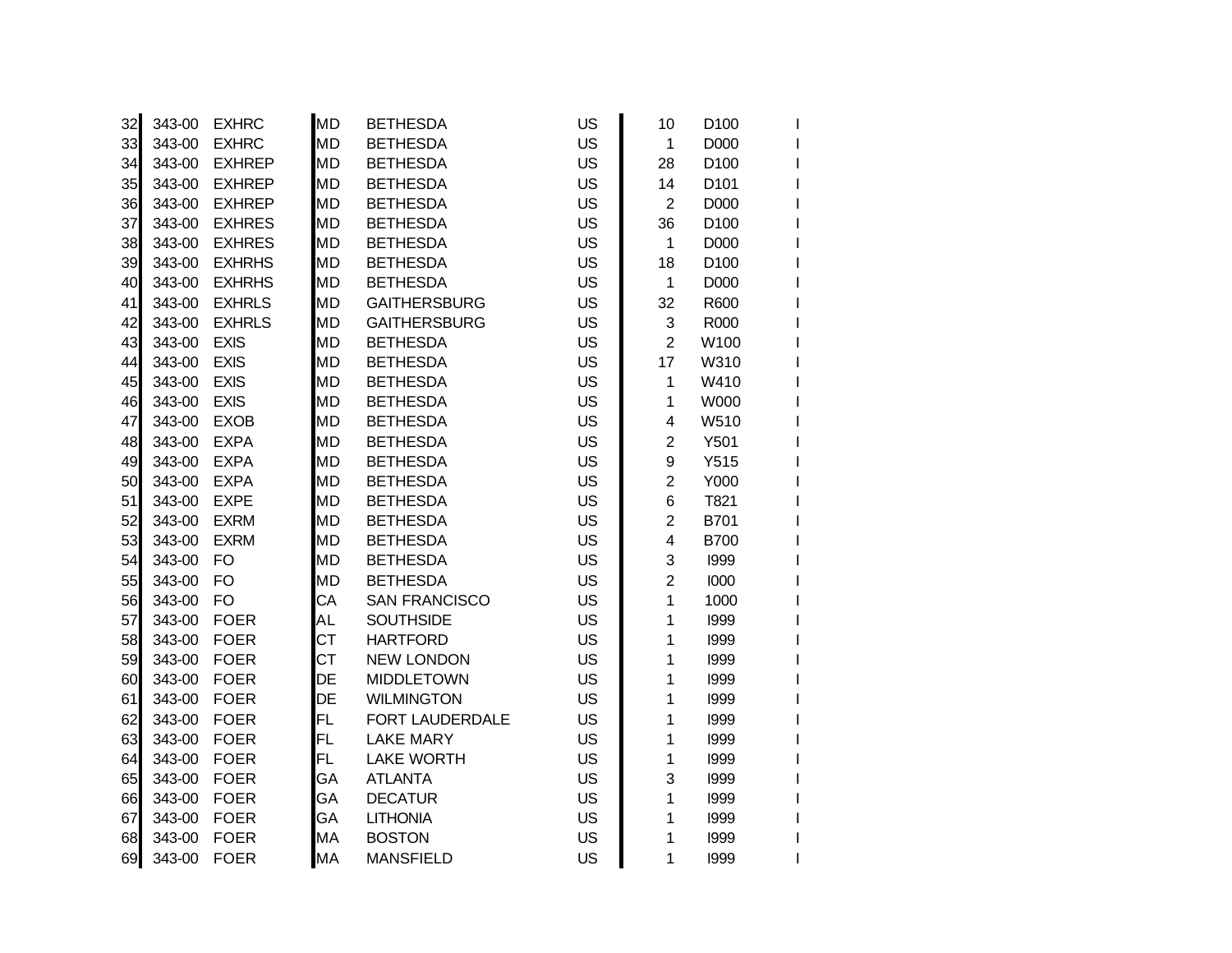| 70  | 343-00 | <b>FOER</b> | MA        | <b>SHREWSBURY</b>    | US        | 1              | 1999 | ı |
|-----|--------|-------------|-----------|----------------------|-----------|----------------|------|---|
| 71  | 343-00 | <b>FOER</b> | <b>MD</b> | <b>BALTIMORE</b>     | <b>US</b> | 1              | 1999 | ı |
| 72  | 343-00 | <b>FOER</b> | MD        | CHEVY CHASE          | US        | 1              | 1999 | I |
| 73  | 343-00 | <b>FOER</b> | <b>MD</b> | <b>GAITHERSBURG</b>  | <b>US</b> | 1              | 1999 |   |
| 74  | 343-00 | <b>FOER</b> | MI        | <b>JACKSON</b>       | <b>US</b> | 1              | 1999 | I |
| 75  | 343-00 | <b>FOER</b> | <b>NC</b> | <b>DURHAM</b>        | <b>US</b> | 1              | 1999 |   |
| 76  | 343-00 | <b>FOER</b> | <b>NC</b> | <b>STATESVILLE</b>   | <b>US</b> | 1              | 1999 |   |
| 77  | 343-00 | <b>FOER</b> | <b>NH</b> | <b>SALEM</b>         | <b>US</b> | 1              | 1999 |   |
| 78  | 343-00 | <b>FOER</b> | <b>NJ</b> | <b>ABERDEEN</b>      | <b>US</b> | 1              | 1999 |   |
| 79  | 343-00 | <b>FOER</b> | <b>NJ</b> | <b>CEDAR GROVE</b>   | <b>US</b> | 1              | 1999 |   |
| 80  | 343-00 | <b>FOER</b> | <b>NJ</b> | <b>NORTH BERGEN</b>  | <b>US</b> | 1              | 1999 |   |
| 81  | 343-00 | <b>FOER</b> | <b>NJ</b> | <b>SICKLERVILLE</b>  | <b>US</b> | 1              | 1999 |   |
| 82  | 343-00 | <b>FOER</b> | <b>NY</b> | <b>BUFFALO</b>       | <b>US</b> | 1              | 1999 |   |
| 83  | 343-00 | <b>FOER</b> | <b>NY</b> | <b>DEPEW</b>         | <b>US</b> | 1              | 1000 |   |
| 84  | 343-00 | <b>FOER</b> | <b>NY</b> | <b>IRVINGTON</b>     | <b>US</b> | 1              | 1000 |   |
| 85  | 343-00 | <b>FOER</b> | <b>NY</b> | <b>NEW YORK CITY</b> | US        | 4              | 1999 |   |
| 86  | 343-00 | <b>FOER</b> | <b>NY</b> | <b>NEW YORK CITY</b> | <b>US</b> | $\overline{c}$ | 1000 |   |
| 87  | 343-00 | <b>FOER</b> | <b>NY</b> | <b>PLAINVIEW</b>     | US        | 1              | 1000 |   |
| 88  | 343-00 | <b>FOER</b> | <b>NY</b> | <b>SCARSDALE</b>     | <b>US</b> | 1              | 1999 |   |
| 89  | 343-00 | <b>FOER</b> | <b>NY</b> | <b>SMITHTOWN</b>     | US        | 1              | 1999 |   |
| 90  | 343-00 | <b>FOER</b> | PA        | <b>CARLISLE</b>      | <b>US</b> | 1              | 1999 |   |
| 91  | 343-00 | <b>FOER</b> | PA        | ELLWOOD CITY         | <b>US</b> | 1              | 1999 |   |
| 92  | 343-00 | <b>FOER</b> | PA        | PHILADELPHIA         | US        | 1              | 1999 |   |
| 93  | 343-00 | <b>FOER</b> | <b>SC</b> | FT MILL              | US        | 1              | 1999 |   |
| 94  | 343-00 | <b>FOER</b> | SC        | <b>SUMMERVILLE</b>   | US        | 1              | 1999 |   |
| 95  | 343-00 | <b>FOER</b> | TN        | <b>FRANKLIN</b>      | <b>US</b> | 1              | 1999 |   |
| 96  | 343-00 | <b>FOER</b> | TN        | <b>MEMPHIS</b>       | <b>US</b> | 1              | 1999 |   |
| 97  | 343-00 | <b>FOER</b> | WV        | <b>VALLEY GROVE</b>  | <b>US</b> | 1              | 1999 |   |
| 98  | 343-00 | <b>FOCR</b> | AK        | <b>LITTLE ROCK</b>   | <b>US</b> | 1              | 1999 |   |
| 99  | 343-00 | <b>FOCR</b> | AK        | <b>LITTLE ROCK</b>   | <b>US</b> | 1              | 1999 |   |
| 100 | 343-00 | <b>FOCR</b> | IL        | <b>BENSENVILLE</b>   | <b>US</b> | 1              | 1999 | T |
| 101 | 343-00 | <b>FOCR</b> | IL        | <b>BLOOMINGTON</b>   | <b>US</b> | 1              | 1999 |   |
| 102 | 343-00 | <b>FOCR</b> | IL        | <b>CHICAGO</b>       | US        | 8              | 1999 |   |
| 103 | 343-00 | <b>FOCR</b> | IL        | <b>CHICAGO</b>       | US        | 3              | 1000 |   |
| 104 | 343-00 | <b>FOCR</b> | IL        | PORT BYRON           | <b>US</b> | 1              | 1999 |   |
| 105 | 343-00 | <b>FOCR</b> | IL        | <b>WAUKEGAN</b>      | US        | 1              | 1999 |   |
| 106 | 343-00 | <b>FOCR</b> | IN        | <b>AVON</b>          | <b>US</b> | 1              | 1999 |   |
| 107 | 343-00 | <b>FOCR</b> | IN        | <b>INDIANAPOLIS</b>  | <b>US</b> | 1              | 1999 | ı |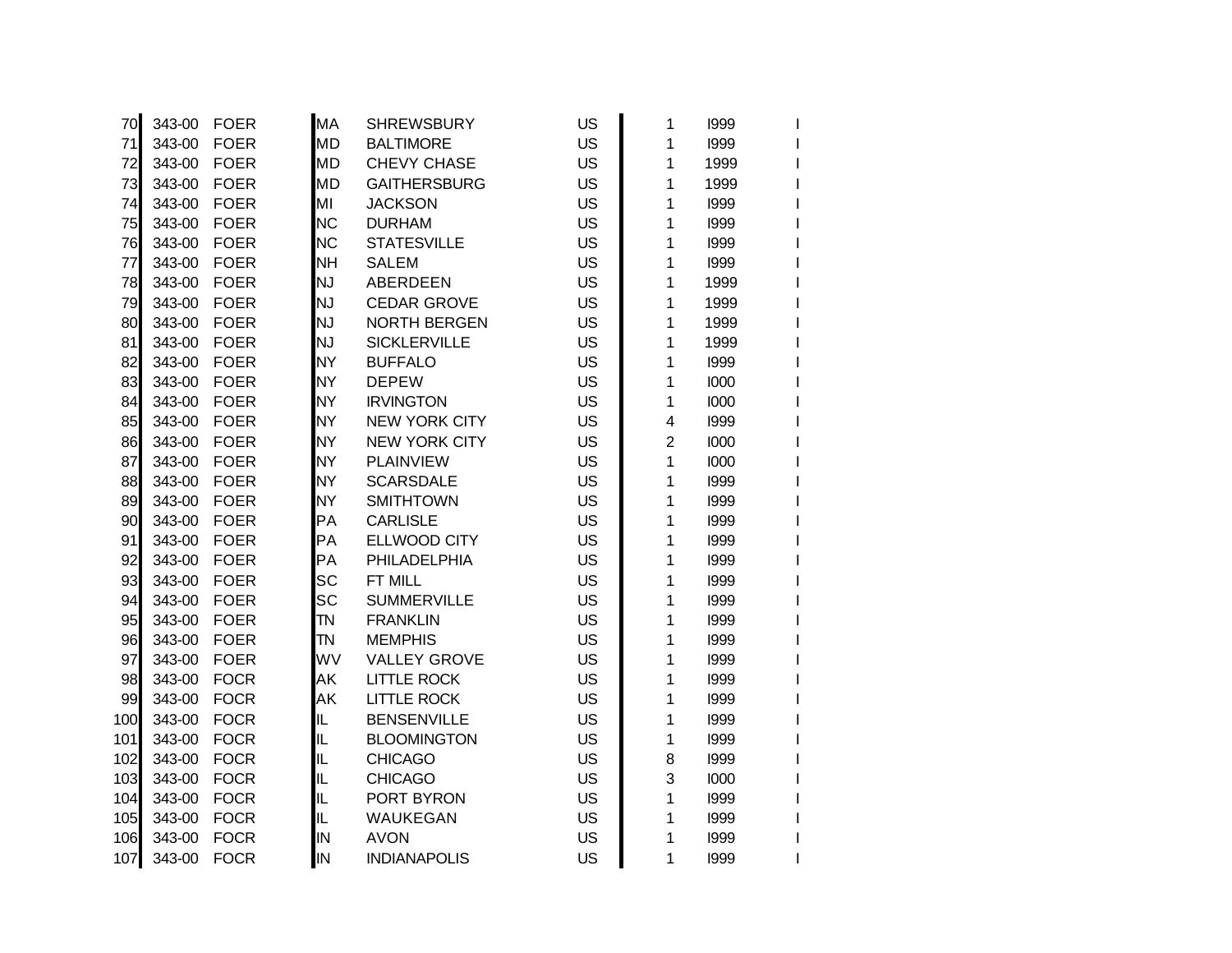| 108 | 343-00 | <b>FOCR</b> | ΚY        | <b>LOUISVILLE</b>        | US        | 1              | 1999 |   |
|-----|--------|-------------|-----------|--------------------------|-----------|----------------|------|---|
| 109 | 343-00 | <b>FOCR</b> | LA        | <b>HAMMOND</b>           | <b>US</b> | 1              | 1999 |   |
| 110 | 343-00 | <b>FOCR</b> | LA        | <b>METAIRIE</b>          | <b>US</b> | 1              | 1999 | ı |
| 111 | 343-00 | <b>FOCR</b> | MI        | <b>ALLEN PARK</b>        | <b>US</b> | 1              | 1999 |   |
| 112 | 343-00 | <b>FOCR</b> | MI        | <b>DETROIT</b>           | <b>US</b> | 1              | 1999 |   |
| 113 | 343-00 | <b>FOCR</b> | MI        | <b>LIVONIA</b>           | <b>US</b> | 1              | 1999 |   |
| 114 | 343-00 | <b>FOCR</b> | <b>MN</b> | <b>BUFFALO</b>           | <b>US</b> | 1              | 1999 |   |
| 115 | 343-00 | <b>FOCR</b> | <b>MN</b> | <b>LITTLE CANADA</b>     | <b>US</b> | 1              | 1999 |   |
| 116 | 343-00 | <b>FOCR</b> | <b>MO</b> | <b>SMITHVILLE</b>        | <b>US</b> | 1              | 1999 |   |
| 117 | 343-00 | <b>FOCR</b> | <b>MO</b> | <b>ST LOUIS</b>          | <b>US</b> | 1              | 1999 |   |
| 118 | 343-00 | <b>FOCR</b> | OН        | <b>CINCINNATI</b>        | <b>US</b> | 1              | 1999 |   |
| 119 | 343-00 | <b>FOCR</b> | OН        | <b>CLEVELAND HEIGHTS</b> | <b>US</b> | 1              | 1999 |   |
| 120 | 343-00 | <b>FOCR</b> | OН        | <b>MEDINA</b>            | <b>US</b> | 1              | 1999 |   |
| 121 | 343-00 | <b>FOCR</b> | OН        | <b>REYNOLDSBURG</b>      | <b>US</b> | 1              | 1999 |   |
| 122 | 343-00 | <b>FOCR</b> | OН        | <b>WEST CHESTER</b>      | <b>US</b> | 1              | 1999 |   |
| 123 | 343-00 | <b>FOCR</b> | ОK        | <b>JENKS</b>             | <b>US</b> | 1              | 1999 |   |
| 122 | 343-00 | <b>FOCR</b> | TX        | <b>AUSTIN</b>            | <b>US</b> | 1              | 1999 |   |
| 123 | 343-00 | <b>FOCR</b> | TX        | <b>BEDFORD</b>           | <b>US</b> | 1              | 1999 |   |
| 124 | 343-00 | <b>FOCR</b> | ТX        | <b>DALLAS</b>            | <b>US</b> | 1              | 1999 |   |
| 125 | 343-00 | <b>FOCR</b> | ТX        | <b>HOUSTON</b>           | <b>US</b> | 1              | 1999 |   |
| 126 | 343-00 | <b>FOCR</b> | ТX        | <b>ROCKWALL</b>          | <b>US</b> | 1              | 1999 |   |
| 127 | 343-00 | <b>FOCR</b> | ТX        | <b>SAN ANTONIO</b>       | <b>US</b> | 1              | 1999 |   |
| 128 | 343-00 | <b>FOCR</b> | WI        | <b>GRAFTON</b>           | <b>US</b> | 1              | 1999 |   |
| 129 | 343-00 | <b>FOCR</b> | WI        | <b>KENOSHA</b>           | <b>US</b> | 1              | 1999 |   |
| 130 | 343-00 | <b>FOCR</b> | WI        | <b>MILWAUKEE</b>         | <b>US</b> | 1              | 1999 |   |
| 131 | 343-00 | <b>FOCR</b> | WI        | <b>WATERFORD</b>         | <b>US</b> | 1              | 1999 |   |
| 132 | 343-00 | <b>FOCR</b> | WI        | <b>WAUKESHA</b>          | <b>US</b> | 1              | 1999 |   |
| 133 | 343-00 | <b>FOWR</b> | AZ        | <b>PHOENIX</b>           | <b>US</b> | 1              | 1999 |   |
| 134 | 343-00 | <b>FOWR</b> | CA        | <b>BUENA PARK</b>        | <b>US</b> | 1              | 1999 |   |
| 135 | 343-00 | <b>FOWR</b> | CA        | <b>BYRON</b>             | <b>US</b> | 1              | 1999 | ı |
| 136 | 343-00 | <b>FOWR</b> | CA        | <b>FULLERTON</b>         | <b>US</b> | 1              | 1999 | L |
| 137 | 343-00 | <b>FOWR</b> | CA        | <b>HAYWOOD</b>           | <b>US</b> | 1              | 1999 |   |
| 138 | 343-00 | <b>FOWR</b> | CA        | <b>LOS ANGELES</b>       | <b>US</b> | $\overline{c}$ | 1999 |   |
| 139 | 343-00 | <b>FOWR</b> | СA        | <b>ORANGE</b>            | US        | 1              | 1999 |   |
| 140 | 343-00 | <b>FOWR</b> | CA        | RANCHO PALOS VERDES      | <b>US</b> | 1              | 1999 |   |
| 141 | 343-00 | <b>FOWR</b> | СA        | <b>RIVERSIDE</b>         | <b>US</b> | 1              | 1999 |   |
| 142 | 343-00 | <b>FOWR</b> | CA        | ROLLING HILLS ESTATES    | <b>US</b> | 1              | 1999 |   |
| 143 | 343-00 | <b>FOWR</b> | CA        | <b>SAN DIEGO</b>         | US        | 1              | 1999 | ı |